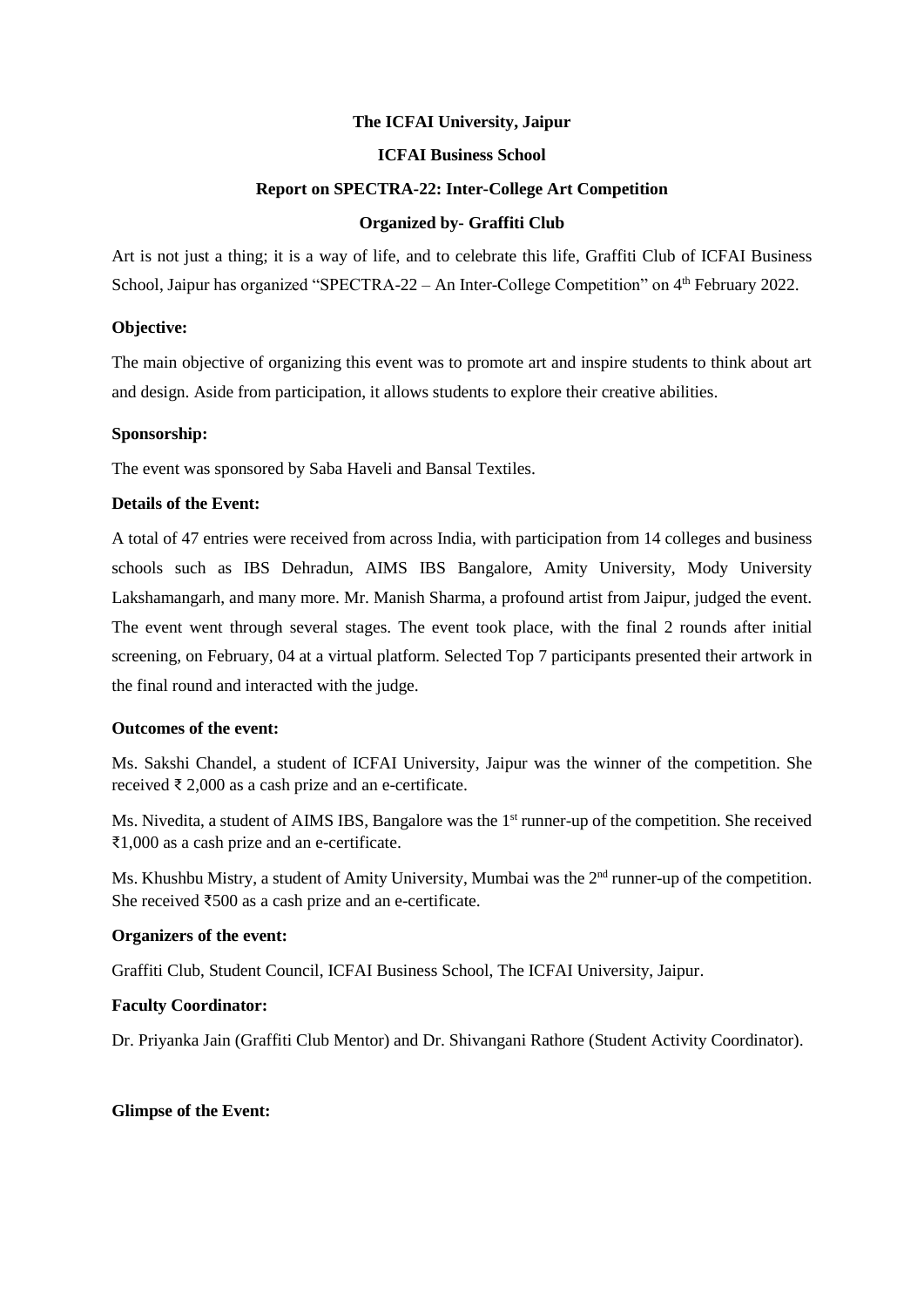

# 1.Khushbu Mistry

Mumbai



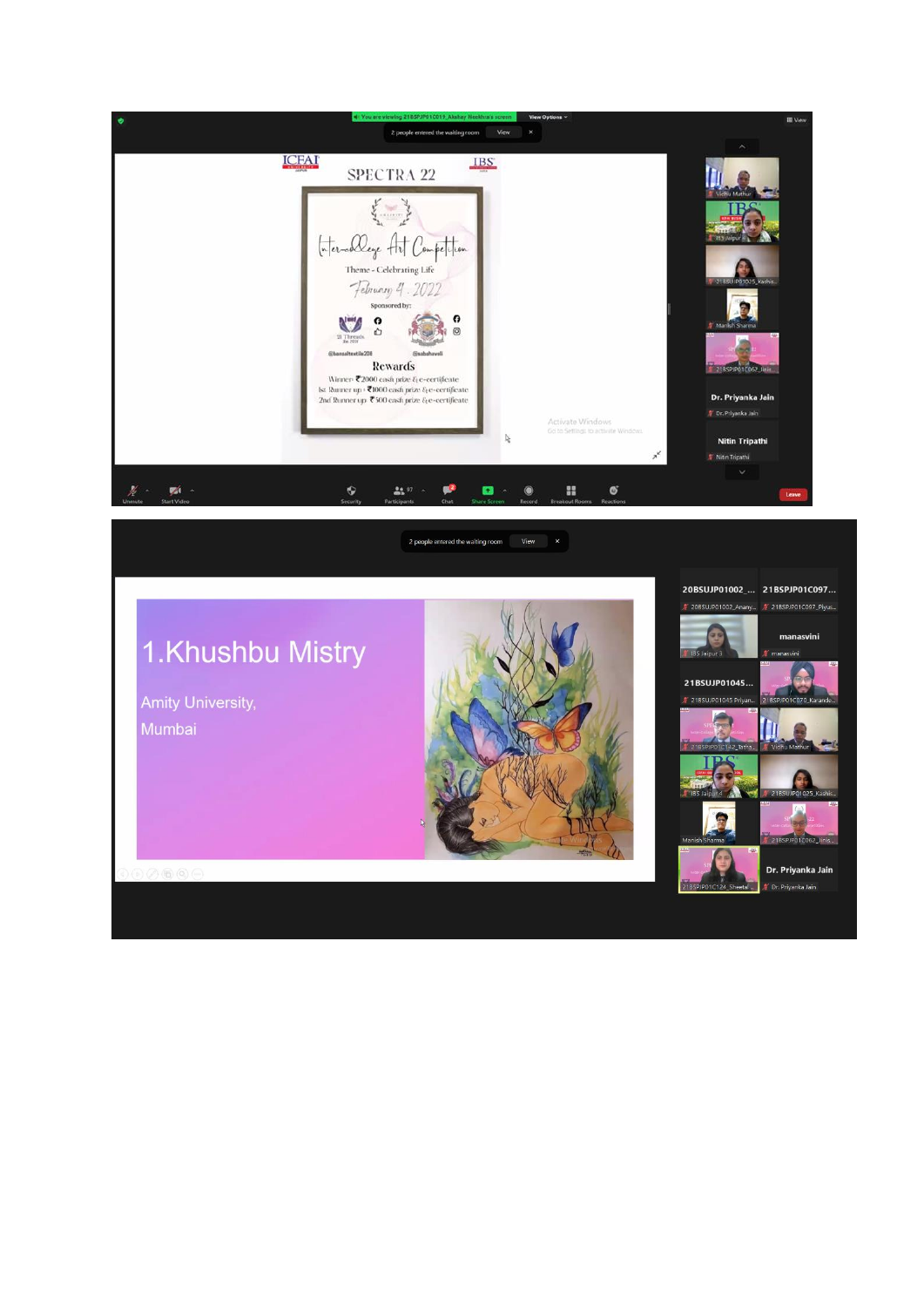